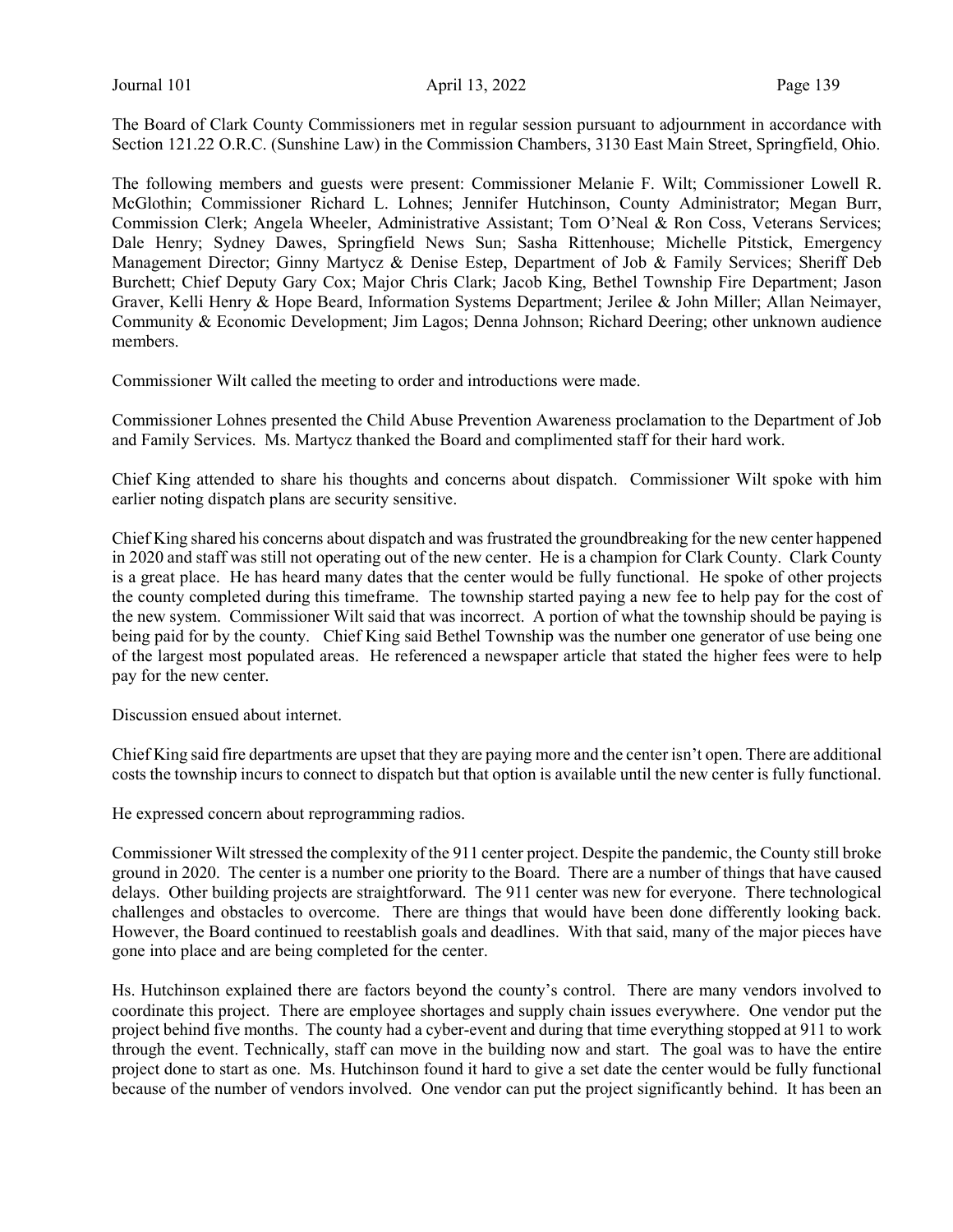overwhelming project. She commended everyone working on this. They are working together best they can to get the project completed.

Commissioner Wilt asked what the total investment was for this project. Ms. Hutchinson said the building was \$5 million.

Commissioner Wilt said the Board wants it done right. Every citizen of this county deserves the same quality response. It is a number one priority.

Commissioner McGlothin thanked Chief King for attending.

Commissioner Wilt noted workforce issues. There were three full time people in Information Systems. There are 9 now, including contract support.

Commissioner Lohnes shared his experience with dispatch and the work he put into getting it modernized. He explained entities were billed based on population but it made more sense to bill per call.

Chief King was ok with the billing. As president of the Fire Chiefs Association he heard other chiefs upset with the billing.

Discussion ensued about equipment.

Commissioner Wilt stressed this project was a number one priority for the Board.

Sheriff Burchett state Major Clark has been a wonderful asset for this project. Going forward all communications will go through Chief Cox. Discussion ensued.

Sheriff Burchett introduced Chief Deputy Alan Cox. Chief Cox said he will work with Ms. Hutchinson so the project stays focused and moves forward. He thanked Sheriff Burchett for the opportunity to serve as Chief.

Agenda Review:

Ms. Hutchinson reviewed the agenda.

Resolution 2022-0251 authorized a contract with Huffman Tree company.

Resolution 2022-0252 authorized a contract on behalf of the Coroner with Adam Dwyer to provide transport of bodies to Springfield Regional Medical Center and Montgomery County Coroner's Office. Commissioner McGlothin asked if the cost was per trip or per body. Ms. Hutchinson replied per body. Commissioner Lohnes asked if there was something in the budget to cover this cost. Ms. Hutchinson said yes.

Resolution 2022-0253 authorized a contract on behalf of the County Engineer for the Selma Pike Roundabout project. The pipeline needs to move. The company will be using their staff and resources to move the pipeline. This agreement allows the county to reimburse the company for their costs to move it.

Resolution 2022-0254 authorized the County Engineer to participate in the annual ODOT road salt contract. This will allow for an annual order for 3,600 tons.

Resolution 2022-0255 authorized an agreement with the Sheriff and Clark Shawnee for the school resource officer. Sheriff Burchett said this amount covers 63% of the cost of the deputy.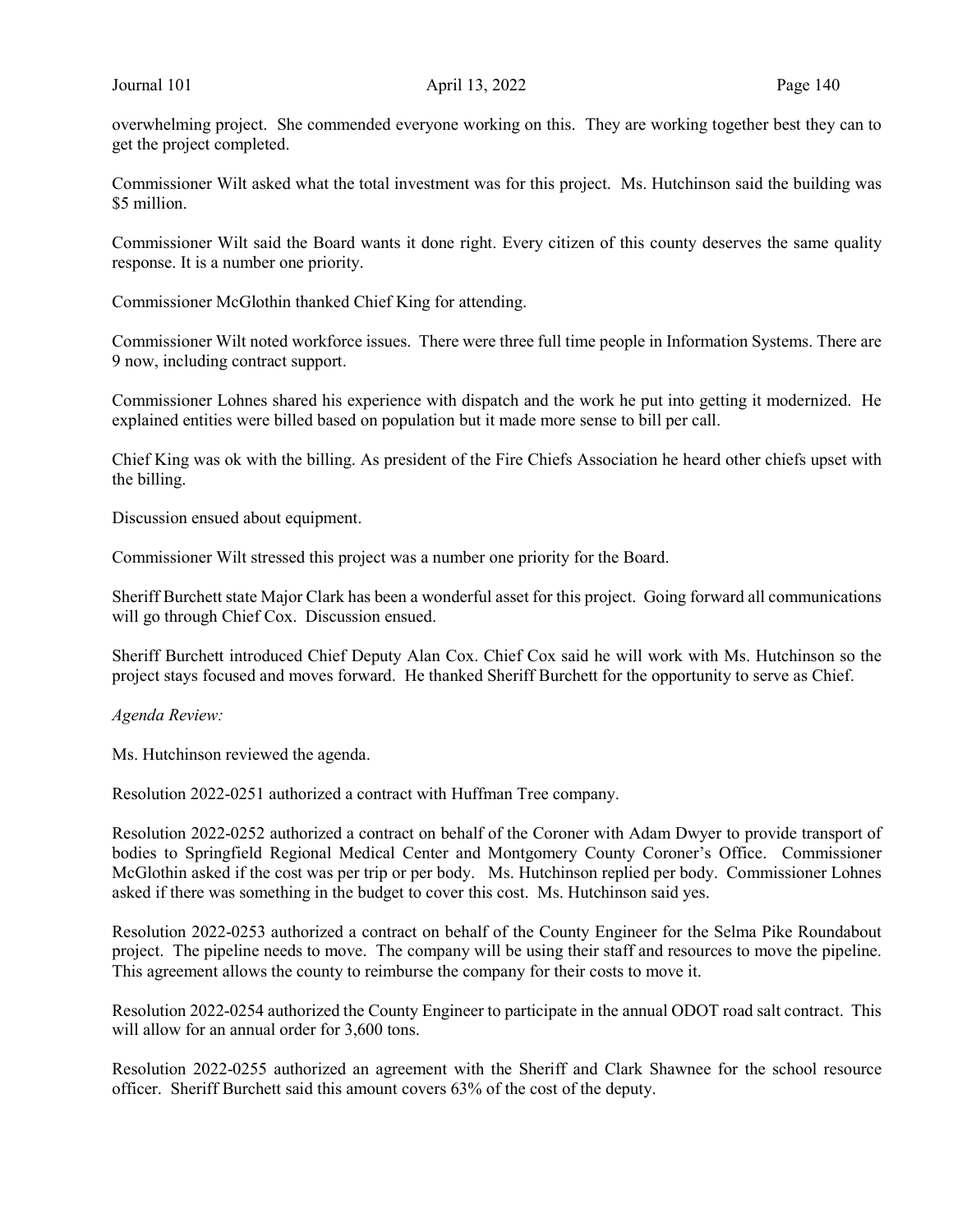Resolution 2022-0256 authorized an agreement on behalf of the Sheriff for police dispatch for the Village of Enon. It is income to the county.

Commissioner Wilt asked if issues were resolved for German Township. Major Clark replied no. There hasn't been anything for fire/ems. Invoices have been sent to the entities via certified mail. Discussion ensued about dispatch.

Resolution 2022-0257 authorized an agreement on behalf of the Sheriff for police dispatch with the Village of South Vienna.

Resolution 2022-0258 authorized amendment #1 with Trinity Services Group to provide food services for the inmates. This amendment accepts the new rates.

Resolution 2022-0259 authorized a contract with Strand Associates for the Utilities Department. Strand Associates will provide engineering services for the Southwest Waste Water Treatment Plant for the screw pump replacement project. This is a partial OPWC (Ohio Public Works Commission) grant.

Resolution 2022-0260 authorized a contract for the Utilities Department with North Coast Lift Truck. It is an as needed contract not to exceed \$49,000 for any material equipment that they might need to use throughout the year.

Resolutions 2022-0261 through 0264 are for hazmat grant submissions. Ms. Clements-Pitstick stated these were in addition to the ones submitted last week. It is an 80/20 split. These are specific to fire departments for tech, safety officers and technical classes.

Resolution 2022-0265 authorized the weekly then and nows. Commission staff is working through older invoices. Ms. Baker has done a great job and is cleaning things up.

Resolution 2022-0266 authorized the increase of cost for a vehicle purchase for the County Engineer. Cost increased from the time the trucks were ordered to receipt. The same thing happened in the Utilities Department.

Resolution 2022-0267 authorizes disposal of obsolete equipment for the Sheriff's Office.

Resolution 2022-0268 authorized disposal of obsolete equipment for the Sheriff's Office. These are for holsters.

Resolution 2022-0269 authorized weekly travel.

Commissioner Wilt noted JFS (Job & Family Services) trainings are required within the grant to administer the program. The grant covers the cost of the training.

Resolution 2022-0270 authorized the satisfaction of a mortgage that was part of the CHIP program. The County is releasing the lien.

Resolutions 2022-0271 through 0273 all relate to the purchase of the Bearcat through ARPA funds. Resolution 2022-0271 authorizes allocation of ARPA funds.

Resolution 2022-0272 approved the supplemental appropriation.

Resolution 2022-0273 authorized the purchase of the Bearcat.

Resolution 2022-0274 and 0275 are public hearings that will be held at 10:00 a.m. for rezoning cases.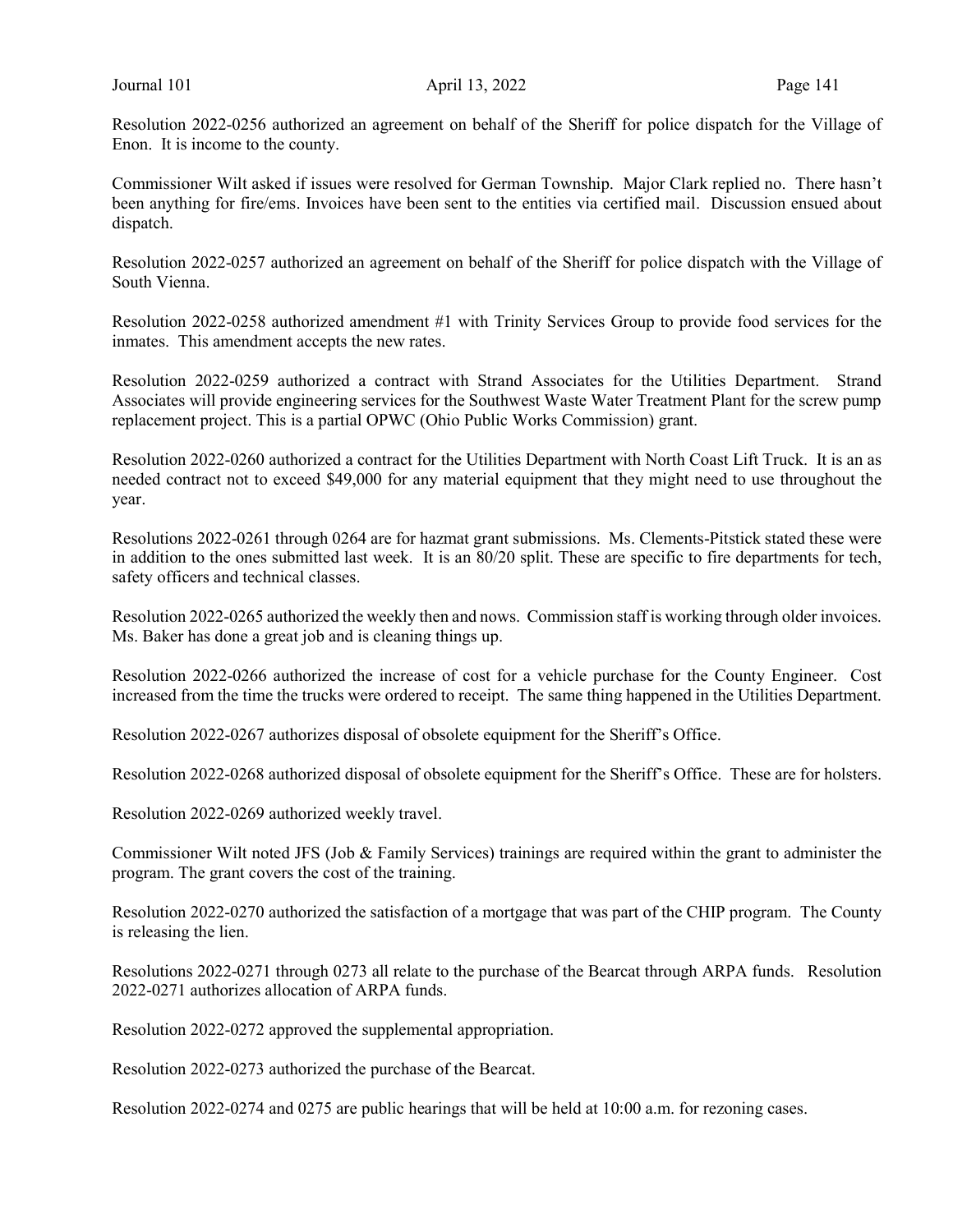There was one add-on, Resolution 2022-0276, to cancel the public hearing for rezoning case Z-2022-01 and refer it back to the Rural Zoning Commission.

County Administrator Updates:

Ms. Hutchinson spoke about the DDC fly in. It was military focused but the networking went well. There was state elected officials in attendance. Airpark was discussed.

The Board reviewed the calendar.

#### Commissioner Updates:

Commissioner Lohnes attended Senate Bill 52 training. Senate Bill 52 gave the Commissioners the authority to decide on solar and wind farms. The Board needs a policy on paper. This will take interaction with the townships. Discussion ensued.

House Bill 48 suggested the judges can get outside legal counsel without the approval of the Prosecutor or Board of County Commissioners and the Board would have to pay for it.

Discussion ensued about the Tremont Barrel Fill cleanup.

Commissioner Wilt said the Region 14 OneOhio committee meeting was last week. They created a MOU for OneOhio. NACo gave out some advice that wasn't aligned with Ohio. Money should start coming in soon. She noted Mr. Thompson cannot represent the region as a legal advisor. He is looking at it from a county perspective.

The Board recessed until 10:00 a.m.

Call to Order, Commission President Wilt Resolution 2022-0250

Following the pledge, Commissioner Lohnes moved to approve the minutes of the last meeting and dispense with reading of the same. Commissioner McGlothin seconded the motion. The roll being called for passage resulted as follows:

Commissioner Lohnes, Yes; Commissioner McGlothin, Yes; Commissioner Wilt, Yes

Commissioner Lohnes moved to approve the agenda in its entirety, with the exception of Resolutions 2022-0274 and 0275. Commissioner McGlothin seconded the motion. The roll being called for passage resulted as follows:

Commissioner Lohnes, Yes; Commissioner McGlothin, Yes; Commissioner Wilt, Yes

The Board held the public hearings.

### Resolution 2022-0251 B&GC file

### Authorize Contract with Huffman Tree Company LLC

Commissioner Lohnes moved, per the request of the Building and Grounds Director, to authorize a contract with:

| <b>Organization Name:</b>    | Huffman Tree Company LLC                           |
|------------------------------|----------------------------------------------------|
| <b>Organization Address:</b> | 1050 Sylvan Shores Drive, South Vienna, Ohio 45369 |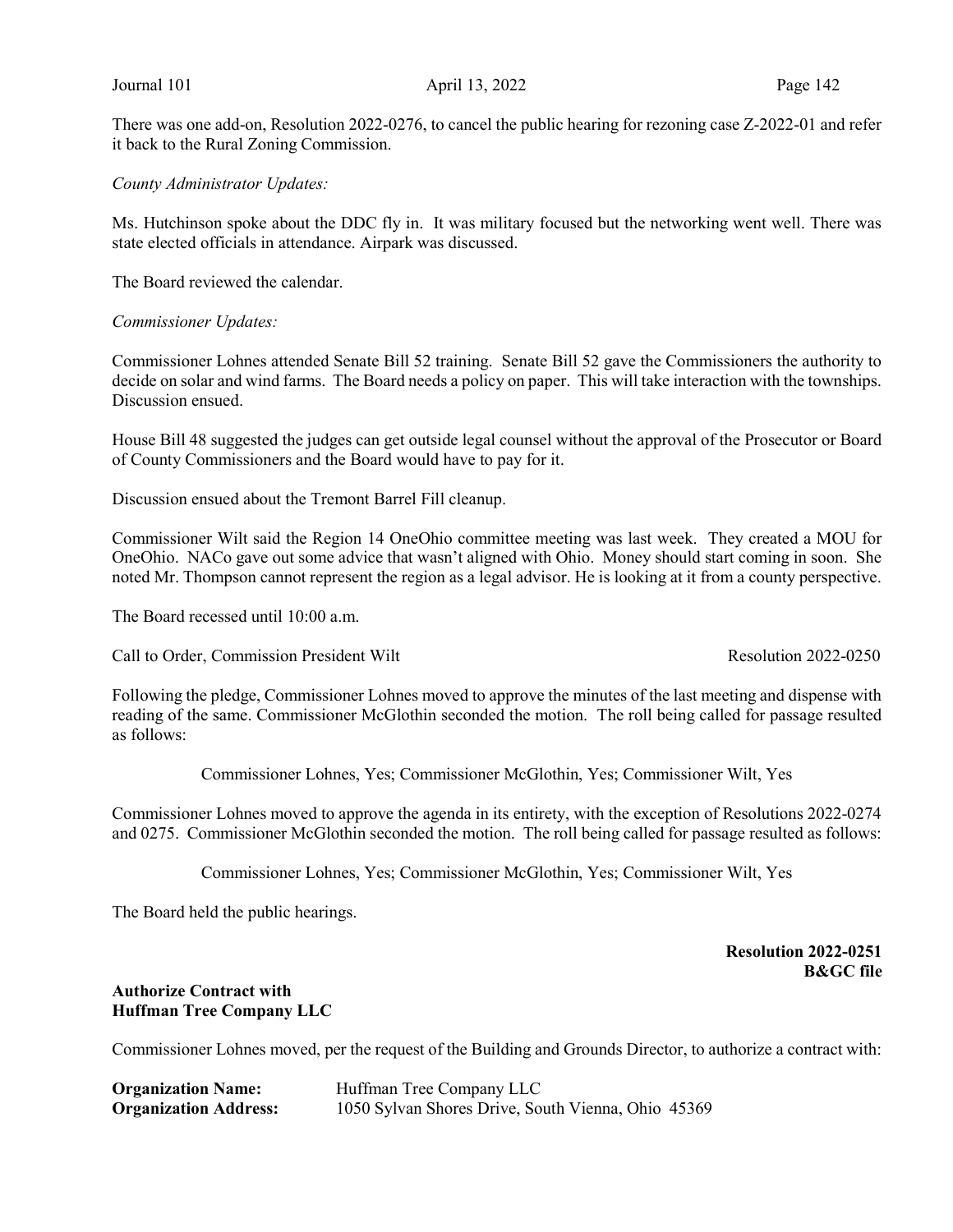Journal 101 **April 13, 2022** Page 143

Funding Source(s): General

In the amount of: Not to exceed \$49,000.00 **Purpose:** General tree pruning and removal<br> **Effective Dates:** January 1, 2022 through Decembe January 1, 2022 through December 31, 2022

Further move to authorize the County Administrator to execute the contract and related documents, including the purchase order.

Commissioner McGlothin seconded the motion and the roll being called for its passage, the vote resulted as follows:

Commissioner Lohnes, Yes; Commissioner McGlothin, Yes; Commissioner Wilt, Yes

### Resolution 2022-0252 CORC file

### Authorize Contract with Adam Dwyer Funeral Trade

Commissioner Lohnes moved, per the request of the Clark County Coroner, to authorize a contract with:

| <b>Organization Name:</b>    | Adam Dwyer Funeral Trade                                                      |
|------------------------------|-------------------------------------------------------------------------------|
| <b>Organization Address:</b> | 3601 Glengary Lane, Cincinnati, Ohio 45236                                    |
| In the amount of:            | \$110.00 for removal and transport to Springfield Regional Medical Center and |
|                              | \$110.00 for removal and transport to Montgomery County Coroner's Office.     |
| <b>Funding Source(s):</b>    | General Fund                                                                  |
| <b>Purpose:</b>              | Removal and transport of bodies                                               |
| <b>Effective Dates:</b>      | January 1, 2022 through December 31, 2022                                     |

Further move to authorize the County Administrator to execute the contract and related documents, including the purchase order.

Commissioner McGlothin seconded the motion and the roll being called for its passage, the vote resulted as follows:

Commissioner Lohnes, Yes; Commissioner McGlothin, Yes; Commissioner Wilt, Yes

Resolution 2022-0253 ENGC file

# Authorize Agreement with Ohio River Pipe Line LLC

Commissioner Lohnes moved, per the request of the County Engineer, to authorize a contract with:

| <b>Organization Name:</b>    | Ohio River Pipe Line LLC,                                         |
|------------------------------|-------------------------------------------------------------------|
| <b>Organization Address:</b> | 539 South Main Street, Findlay, Ohio 45840                        |
| In the amount of:            | Not to exceed \$190,346.00                                        |
| <b>Funding Source(s):</b>    | Local Funds (MVGT) reimbursable by Federal Highway Administration |
| <b>Purpose:</b>              | Altering existing facilities to conform to Selma Pike Roundabout  |
| <b>Effective Dates:</b>      | April 5, 2022 through December 31, 2023                           |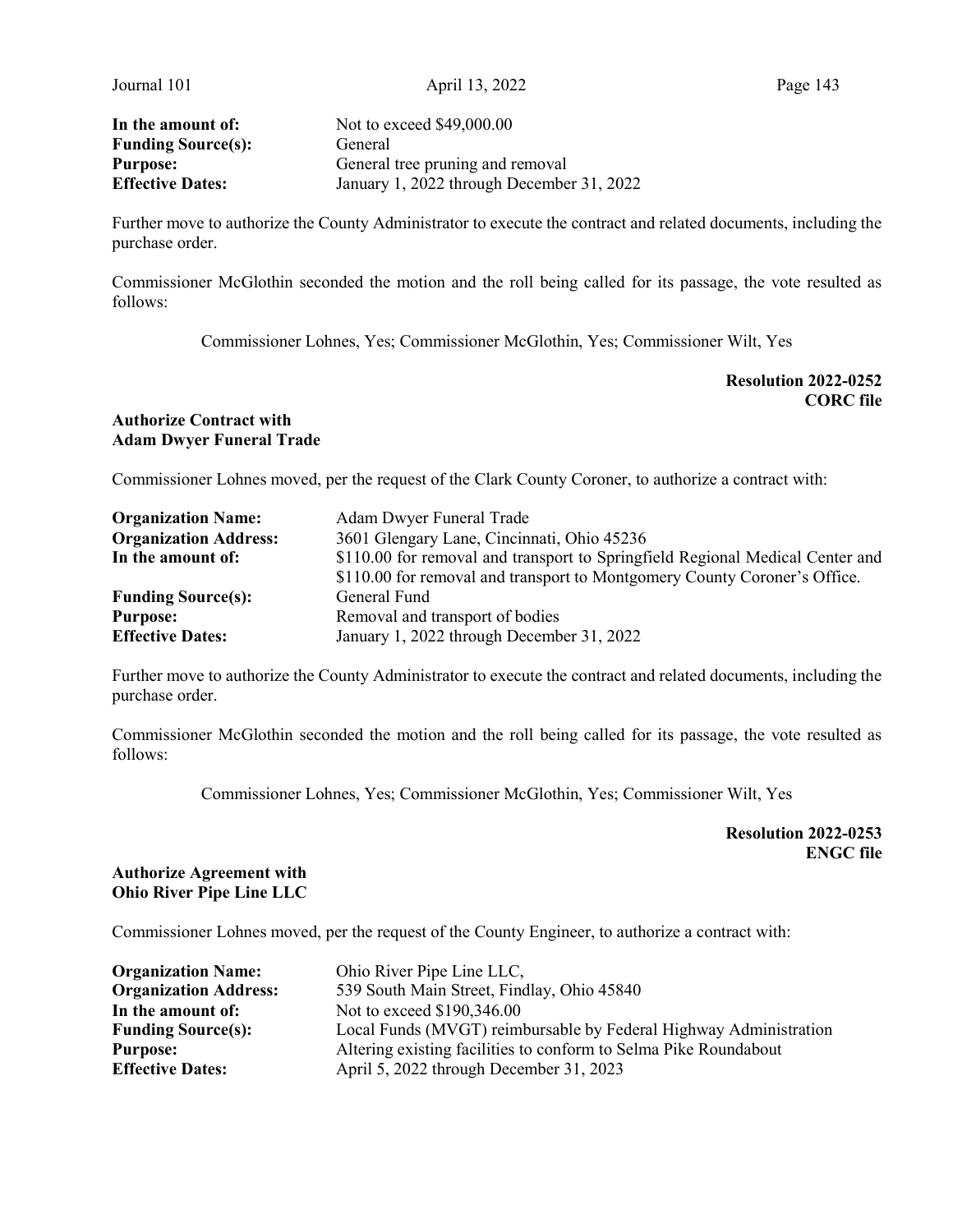Further move to authorize the County Administrator to execute the contract and related documents including the purchase order.

Commissioner McGlothin seconded the motion and the roll being called for its passage, the vote resulted as follows:

Commissioner Lohnes, Yes; Commissioner McGlothin, Yes; Commissioner Wilt, Yes

# Resolution 2022-0254 ENGC file

### Resolution Authorizing Participation in the ODOT Road Salt Contracts awarded in 2022

Commissioner Lohnes moved, per request of the County Engineer, to authorize participation in the ODOT Winter Fill Contract (018-23) for road salt.

WHEREAS, the Board of Clark County Commissioners, Clark County, Ohio (hereinafter referred to as the "Political Subdivision") hereby submits this written agreement to participate in the Ohio Department of Transportation's (ODOT) annual road salt bid in accordance with Ohio Revised Code 5513.01(B) and hereby agrees to all of the following terms and conditions in its participation of the ODOT road salt contract:

- a. The Political Subdivision hereby agrees to be bound by all terms and conditions established by ODOT in the road salt contract and acknowledges that upon of award of the contract by the Director of ODOT it shall be bound by all such terms and conditions included in the contract; and
- b. The Political Subdivision hereby acknowledges that upon the Director of ODOT's signing of the road salt contract, it shall effectively form a contract between the awarded salt supplier and the Political Subdivision; and
- c. The Political Subdivision agrees to be solely responsible for resolving all claims or disputes arising out of its participation in the ODOT road salt contract and agrees to hold the Department of Transportation harmless for any claims, actions, expenses, or other damages arising out of the Political Subdivision's participation in the road salt contract; and
- d. The Political Subdivision's electronic order for 3,600 tons of Sodium Chloride (Road Salt) will be the amount the Political Subdivision agrees to purchase from its awarded salt supplier at the delivered bid price per ton awarded by the Director of ODOT; and
- e. The Political Subdivision hereby agrees to purchase a minimum of 90% of its electronically submitted salt quantities from its awarded salt supplier during the contract's effective period; and
- f. The Political Subdivision hereby agrees to place orders with and directly pay the awarded salt supplier on a net 30 basis for all road salt it receives pursuant to ODOT salt contract; and
- g. The Political Subdivision acknowledges that should it wish to rescind this participation agreement it will do so by written, emailed request by no later than April 29, 2022, by 5:00 p.m. The written, emailed request to rescind this participation agreement must be received by the ODOT Office of Contract Sales, Purchasing Section email: Contracts.Purchasing@dot.ohio.gov by the deadline. The Department, upon receipt, will respond that it has received the request and that it has effectively removed the Political Subdivision's participation request. Furthermore, it is the sole responsibility of the Political Subdivision to ensure ODOT has received this participation agreement as well as the receipt of any request to rescind this participation agreement. The Department shall not be held responsible or liable for failure to receive a Political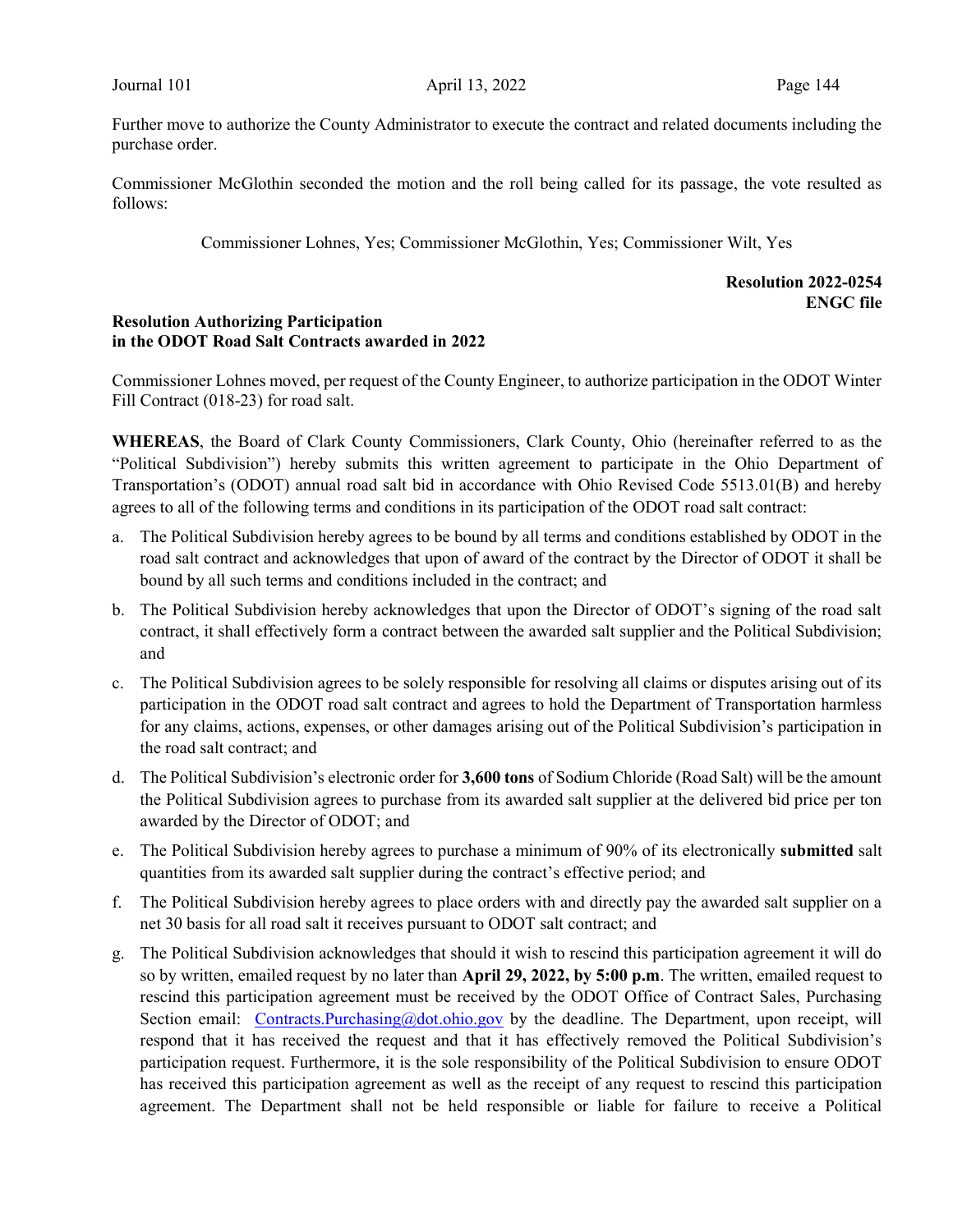Subdivision's participation agreement and/or a Political Subdivision's request to rescind its participation agreement.

NOW, THEREFORE, be it ordained by the following authorized person(s) that this participation agreement for the ODOT road salt contract is hereby approved, funding has been authorized, and the Political Subdivision agrees to the above terms and conditions regarding participation on the ODOT salt contract:

Further move to authorize the County Administrator to execute the contract and related documents, including the purchase order.

|                                           | (Authorized Signature) | April 13, 2022 |
|-------------------------------------------|------------------------|----------------|
| Jennifer Hutchinson, County Administrator |                        | Approval Date  |

Commissioner McGlothin seconded the motion and the roll being called for its passage, the vote resulted as follows:

Commissioner Lohnes, Yes; Commissioner McGlothin, Yes; Commissioner Wilt, Yes

### Resolution 2022-0255 SHRC file

#### Authorize Agreement Between Clark County Sheriff and the Board of Education of the Clark-Shawnee Local School District

Commissioner Lohnes moved, per the request of the Sheriff's Office, to authorize the following agreement:

|                           | Agreement Between: Clark County Sheriff and Board of Education of the Clark-Shawnee Local School |
|---------------------------|--------------------------------------------------------------------------------------------------|
|                           | District                                                                                         |
| <b>Purpose:</b>           | School Resource Officer for the 2022-2023 school year.                                           |
| <b>Amount:</b>            | $$63,860.00$ (income)                                                                            |
| <b>Effective Date(s):</b> | August 1, 2022 through July 31, 2023                                                             |

Further move to authorize the County Administrator to execute the Agreement and related documents.

Commissioner McGlothin seconded the motion and the roll being called for its passage, the vote resulted as follows:

Commissioner Lohnes, Yes; Commissioner McGlothin, Yes; Commissioner Wilt, Yes

# Resolution 2022-0256 SHRC file

### Authorize Police Dispatching Contract(s) with The Village of Enon

Commissioner Lohnes moved, per the request of the Sheriff's Office, to authorize contract(s) for dispatching services with:

Village: Enon In the amount of:  $$7,645.00$  (income) Effective Dates: January 1, 2022 through December 31, 2022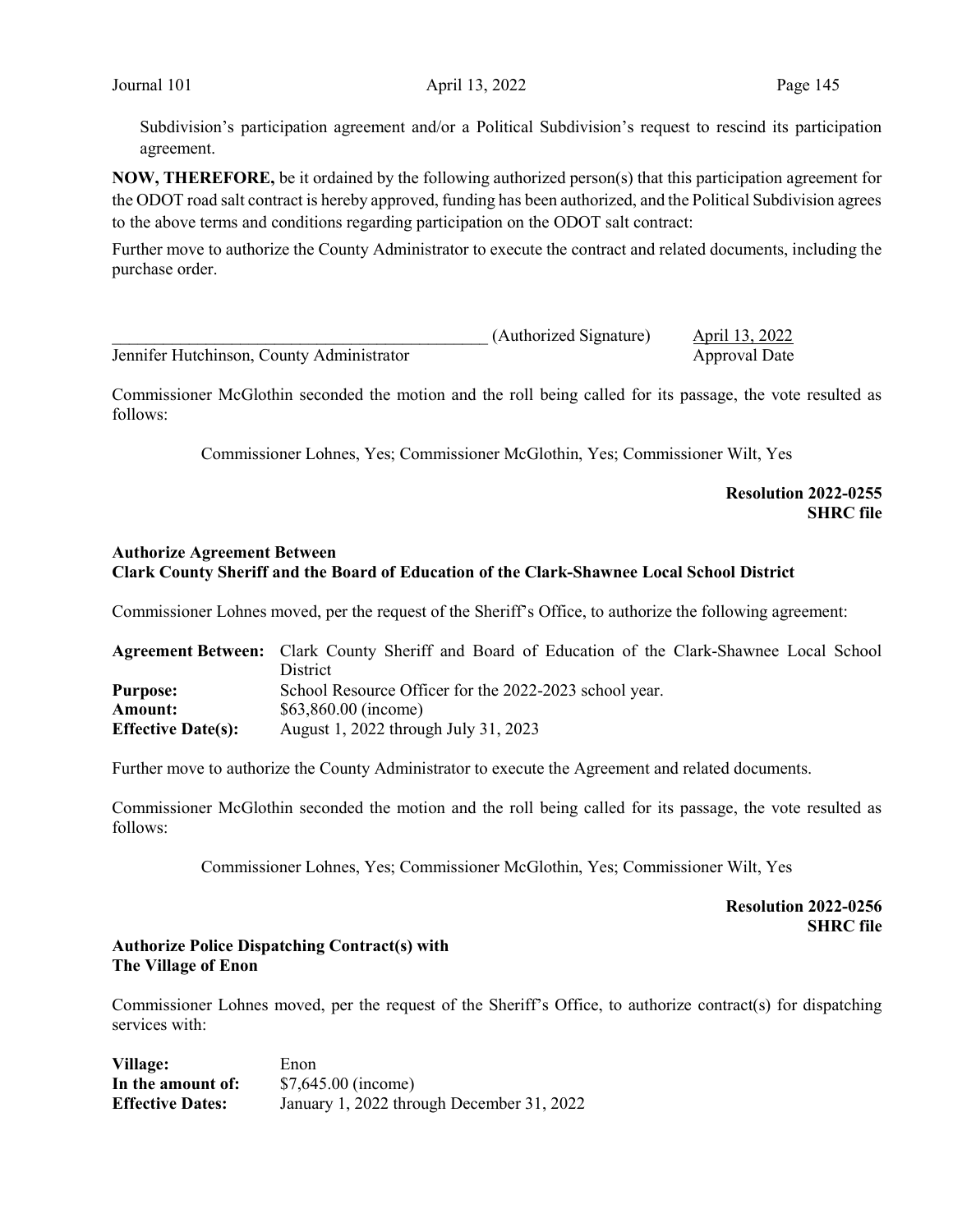Further move to authorize the County Administrator to execute the contracts and related documents.

Commissioner McGlothin seconded the motion and the roll being called for its passage, the vote resulted as follows:

Commissioner Lohnes, Yes; Commissioner McGlothin, Yes; Commissioner Wilt, Yes

# Resolution 2022-0257 **SHRC** file

### Authorize Police Dispatching Contract(s) with The Village of South Vienna

Commissioner Lohnes moved, per the request of the Sheriff's Office, to authorize contract(s) for dispatching services with:

| Village:                | South Vienna                              |
|-------------------------|-------------------------------------------|
| In the amount of:       | $$2,500.00$ (income)                      |
| <b>Effective Dates:</b> | January 1, 2022 through December 31, 2022 |

Further move to authorize the County Administrator to execute the contracts and related documents.

Commissioner McGlothin seconded the motion and the roll being called for its passage, the vote resulted as follows:

Commissioner Lohnes, Yes; Commissioner McGlothin, Yes; Commissioner Wilt, Yes

## Resolution 2022-0258 SHRC file

### Authorize Amendment #1 with Trinity Services Group, Inc.

Commissioner Lohnes moved, per the request of the Sheriff's Office, to authorize amendment #1 with:

| <b>Organization Name:</b>    | Trinity Services Group, Inc.                   |
|------------------------------|------------------------------------------------|
| <b>Organization Address:</b> | 477 Commerce Boulevard, Oldsmar, Florida 34677 |
| <b>Original Contract:</b>    | See attached 2018 pricing schedule             |
| <b>Previous Changes:</b>     | \$ 0.00                                        |
| <b>This Change:</b>          | See attached revised pricing schedule          |
| <b>Funding Source(s):</b>    | General Fund                                   |
| <b>Reason for Change:</b>    | To renew contract                              |
| <b>Effective Dates:</b>      | January 10, 2022 through January 9, 2023       |

Further move to authorize the County Administrator to execute the change order and related documents, including the purchase order.

Commissioner McGlothin seconded the motion and the roll being called for its passage, the vote resulted as follows:

Commissioner Lohnes, Yes; Commissioner McGlothin, Yes; Commissioner Wilt, Yes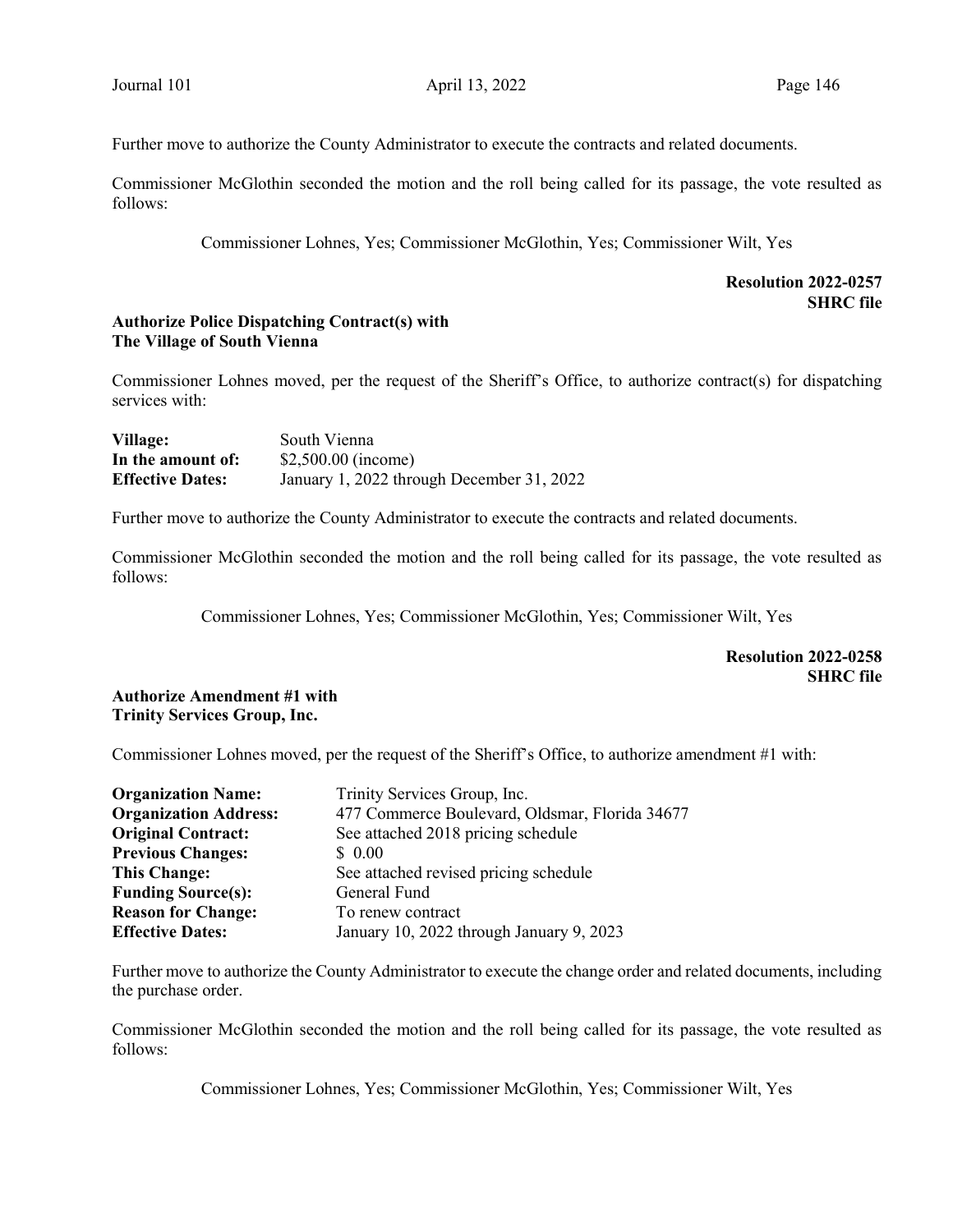# Resolution 2022-0259 UTLC file

# Authorize Contract with Strand Associates, Inc.

Commissioner Lohnes moved, per the request of the Utilities Director, to authorize contract with:

| <b>Organization Name:</b>    | Strand Associates, Inc.                                                       |
|------------------------------|-------------------------------------------------------------------------------|
| <b>Organization Address:</b> | 615 Elsnoire Place, Suite 320, Cincinnati, Ohio 45202                         |
| In the amount of:            | \$49,750.00                                                                   |
| <b>Funding Source(s):</b>    | Sewer Fund and Ohio Public Works Grant (reimbursement)                        |
| <b>Purpose:</b>              | To provide engineering design services for the Southwest Wastewater Treatment |
|                              | Plant Screw Pump Replacement Project                                          |
| <b>Effective Date:</b>       | April 13, 2022                                                                |

Further move to authorize the County Administrator to execute the contract amendment and related documents, including the purchase order.

Commissioner McGlothin seconded the motion and the roll being called for its passage, the vote resulted as follows:

Commissioner Lohnes, Yes; Commissioner McGlothin, Yes; Commissioner Wilt, Yes

Resolution 2022-0260 UTLC file

### Authorize Contract with North Coast Lift Truck, Inc.

Commissioner Lohnes moved, per the request of the Utilities Director, to authorize a contract with:

| <b>Organization Name:</b>    | North Coast Lift Truck, Inc.              |
|------------------------------|-------------------------------------------|
| <b>Organization Address:</b> | 9449 Mercantile Drive, Mentor, Ohio 44060 |
| In the amount of:            | Not to exceed \$49,000.00                 |
| <b>Funding Source(s):</b>    | General Fund                              |
| <b>Purpose:</b>              | 2022 Material Handling Equipment Services |
| <b>Effective Dates:</b>      | January 1, 2022 through December 31, 2022 |

Further move to authorize the County Administrator to execute the contract and related documents, including the purchase order.

Commissioner McGlothin seconded the motion and the roll being called for its passage, the vote resulted as follows:

Commissioner Lohnes, Yes; Commissioner McGlothin, Yes; Commissioner Wilt, Yes

Resolution 2022-0261 EMAG file

Authorize Grant Submission for Hazardous Material Emergency Preparedness (HMEP)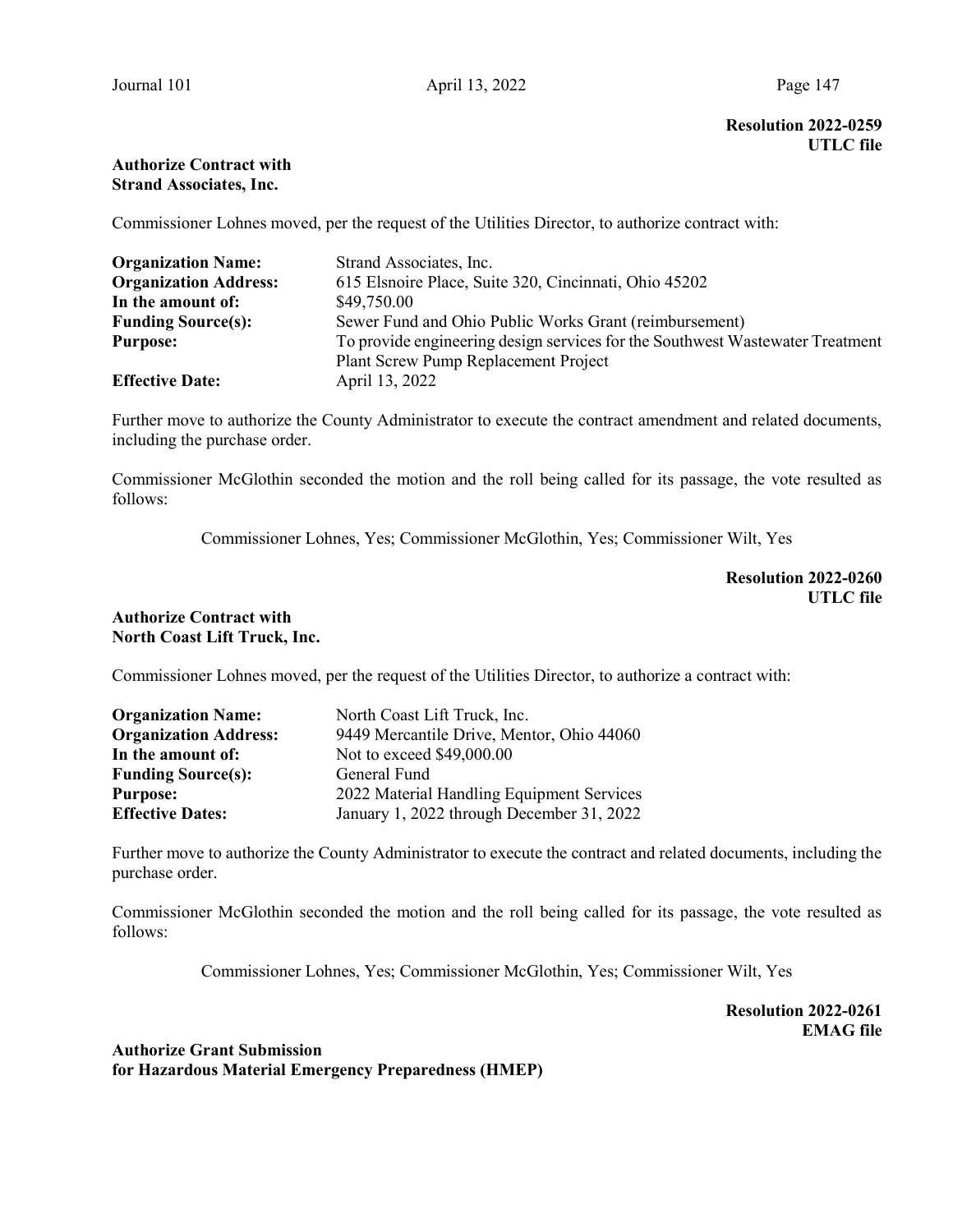Commissioner Lohnes moved, per the request of the Emergency Management Agency Director, to authorize grant submission of the following:

| Grant:                 | Hazardous Material Emergency Preparedness (HMEP)                                |
|------------------------|---------------------------------------------------------------------------------|
| Grantor:               | Ohio Emergency Management Agency                                                |
| <b>Funding Amount:</b> | \$9,900.00                                                                      |
| <b>Purpose:</b>        | To develop, improve, and carry out emergency plans within the National Response |
|                        | System and the Emergency Planning and Community Right-To-Know Act of 1986. This |
|                        | grant is being written for Hazmat Tech training and certification.              |
|                        | Grant Effective Dates: October 1, 2022 - September 30, 2023                     |

Further, move to authorize the County Administrator to execute the grant submission and related documents.

Commissioner McGlothin seconded the motion and the roll being called for its passage, the vote resulted as follows:

Commissioner Lohnes, Yes; Commissioner McGlothin, Yes; Commissioner Wilt, Yes

# Resolution 2022-0262 EMAG file

### Authorize Grant Submission for Hazardous Material Emergency Preparedness (HMEP)

Commissioner Lohnes moved, per the request of the Emergency Management Agency Director, to authorize grant submission of the following:

| Grant:                 | Hazardous Material Emergency Preparedness (HMEP)                                |
|------------------------|---------------------------------------------------------------------------------|
| Grantor:               | <b>Ohio Emergency Management Agency</b>                                         |
| <b>Funding Amount:</b> | \$5,700.00                                                                      |
| <b>Purpose:</b>        | To develop, improve, and carry out emergency plans within the National Response |
|                        | System and the Emergency Planning and Community Right-To-Know Act of 1986. This |
|                        | grant is being written for Hazardous Materials Officer/Safety Officer Trainig.  |
|                        | Grant Effective Dates: October 1, 2022 - September 30, 2023                     |

Further, move to authorize the County Administrator to execute the grant submission and related documents.

Commissioner McGlothin seconded the motion and the roll being called for its passage, the vote resulted as follows:

Commissioner Lohnes, Yes; Commissioner McGlothin, Yes; Commissioner Wilt, Yes

Resolution 2022-0263 EMAG file

### Authorize Grant Submission for Hazardous Material Emergency Preparedness (HMEP)

Commissioner Lohnes moved, per the request of the Emergency Management Agency Director, to authorize grant submission of the following:

| Grant:   | Hazardous Material Emergency Preparedness (HMEP) |
|----------|--------------------------------------------------|
| Grantor: | <b>Ohio Emergency Management Agency</b>          |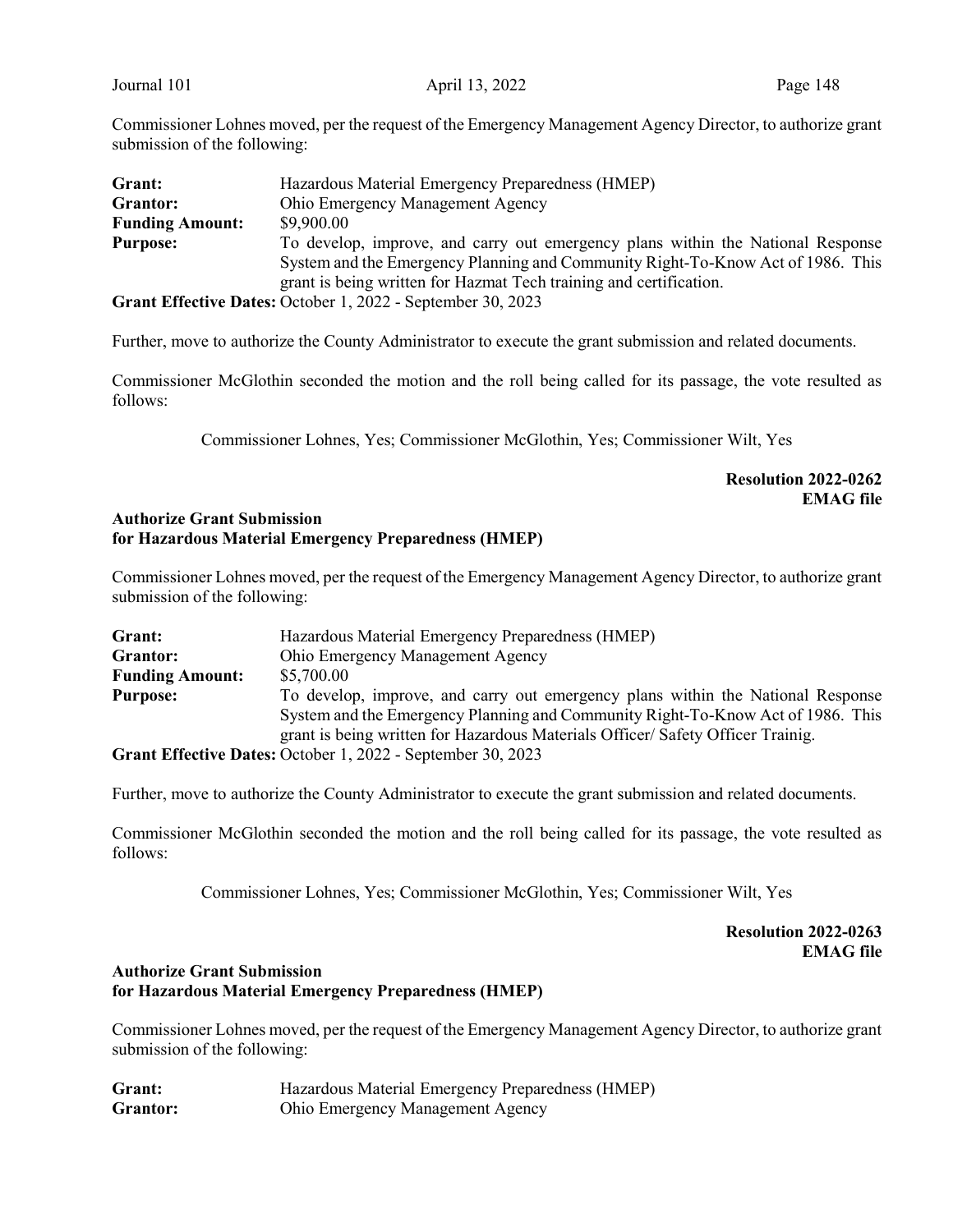| <b>Funding Amount</b> | \$1,900.00                                                                         |
|-----------------------|------------------------------------------------------------------------------------|
| <b>Purpose:</b>       | To develop, improve, and carry out emergency plans within the National Response    |
|                       | System and the Emergency Planning and Community Right-To-Know Act of 1986. This    |
|                       | grant is being written for Hazardous Materials Operations Level Incident Commander |
|                       | Training.                                                                          |
|                       | Grant Effective Dates: October 1, 2022 - September 30, 2023                        |

Further, move to authorize the County Administrator to execute the grant submission and related documents.

Commissioner McGlothin seconded the motion and the roll being called for its passage, the vote resulted as follows:

Commissioner Lohnes, Yes; Commissioner McGlothin, Yes; Commissioner Wilt, Yes

Resolution 2022-0264 EMAG file

### Authorize Grant Submission for Hazardous Material Emergency Preparedness (HMEP)

Commissioner Lohnes moved, per the request of the Emergency Management Agency Director, to authorize grant submission of the following:

| Grant:                 | Hazardous Material Emergency Preparedness (HMEP)                                |  |  |  |
|------------------------|---------------------------------------------------------------------------------|--|--|--|
| Grantor:               | Ohio Emergency Management Agency                                                |  |  |  |
| <b>Funding Amount:</b> | \$1,900.00                                                                      |  |  |  |
| <b>Purpose:</b>        | To develop, improve, and carry out emergency plans within the National Response |  |  |  |
|                        | System and the Emergency Planning and Community Right-To-Know Act of 1986. This |  |  |  |
|                        | grant is being written for Hazardous Materials Tech Level Incident Commander    |  |  |  |
|                        | Training.                                                                       |  |  |  |
|                        | Grant Effective Dates: October 1, 2022 - September 30, 2023                     |  |  |  |

Further, move to authorize the County Administrator to execute the grant submission and related documents.

Commissioner McGlothin seconded the motion and the roll being called for its passage, the vote resulted as follows:

Commissioner Lohnes, Yes; Commissioner McGlothin, Yes; Commissioner Wilt, Yes

 Resolution 2022-0265 FINT file

#### Approve Issuance of Warrants for Then and Now(s)

Commissioner Lohnes moved, upon the recommendation of the County Administrator, to approve the issuance of warrants for then and now(s) are as follows:

| P.O. Number                                                    | Fund           | Vendor                      | Date    | <b>Purchase Amount</b> |  |  |  |
|----------------------------------------------------------------|----------------|-----------------------------|---------|------------------------|--|--|--|
| 220023184                                                      | General        | American Towers LLC 2/24/22 |         | \$1,830.05             |  |  |  |
| Reason: Invoice pre-dates purchase order for cell tower lease. |                |                             |         |                        |  |  |  |
| 220023228                                                      | Permanent Imp. | Arcon Builders LLC          | 2/25/22 | \$8,321.40             |  |  |  |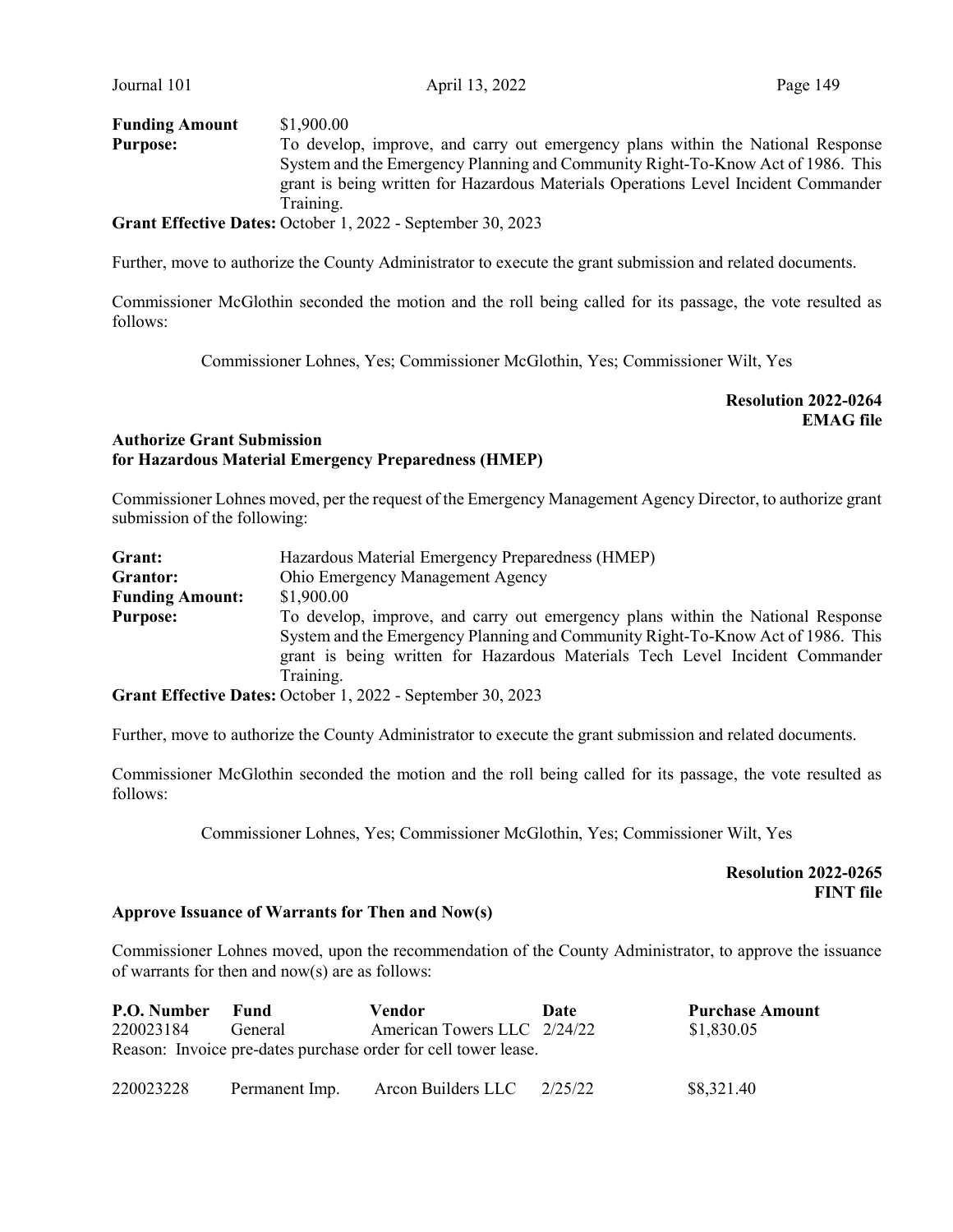Reason: Invoice pre-dates purchase order. Draw one of total contract price \$364,950.00 for Horse Barn Improvements Project.

220022574 WIOA Pratt Industries 12/1/21 \$ 989.39 Reason: Billing period on purchase order is 12/21 but were not billed until 3/22 for on-the-job training.

22002254 WIOA Pratt Industries 12/1/21 \$1,344.12 Reason: Billing period on purchase order is 12/21 but were not billed until 3/22 for on-the-job training.

210022226 General The Mac Ray Co. 10/15/21 \$ 138.00 Reason: Just received invoice for Dog Shelter employee shirts.

220023426 General Natures Own 3/20/22 \$7,438.00 Reason: Purchase order pre-dates invoice for landscape spring clean-up.

Commissioner McGlothin seconded the motion and the roll being called for its passage, the vote resulted as follows:

Commissioner Lohnes, Yes; Commissioner McGlothin, Yes; Commissioner Wilt, Yes

### Resolution 2022-0266 INVP file

### Authorize Purchase of Vehicles For the Clark County Engineer's Department

Commissioner Lohnes moved, per the request of the County Engineer, to authorize the purchase of two (2) tandem axle snow plow packages with dump bodies from Henderson Products, Bucyrus, Ohio with a price increase of \$14,400.00 through Sourcewell Contract # 0800818-HPI (formerly National Joint Powers Alliance). This purchase is necessary for the replacement of obsolete equipment needs and will be paid with local funds ( $MV>$ ). Amount previously approved for these vehicle purchases was \$190,990.00.

Further move to authorize the County Administrator to execute all contract related documents, including the purchase order.

Commissioner McGlothin seconded the motion and the roll being called for its passage, the vote resulted as follows:

Commissioner Lohnes, Yes; Commissioner McGlothin, Yes; Commissioner Wilt, Yes

Resolution 2022-0267 INVS file

#### Authorize Disposal of Obsolete Equipment

Commissioner Lohnes moved, per the request of the Sheriff's Office, to dispose of the following by way of discard or salvage in accordance with §307.12(I) of the Ohio Revised Code:

18 - X26 Tasers (non-working)

Commissioner McGlothin seconded the motion and the roll being called for its passage, the vote resulted as follows: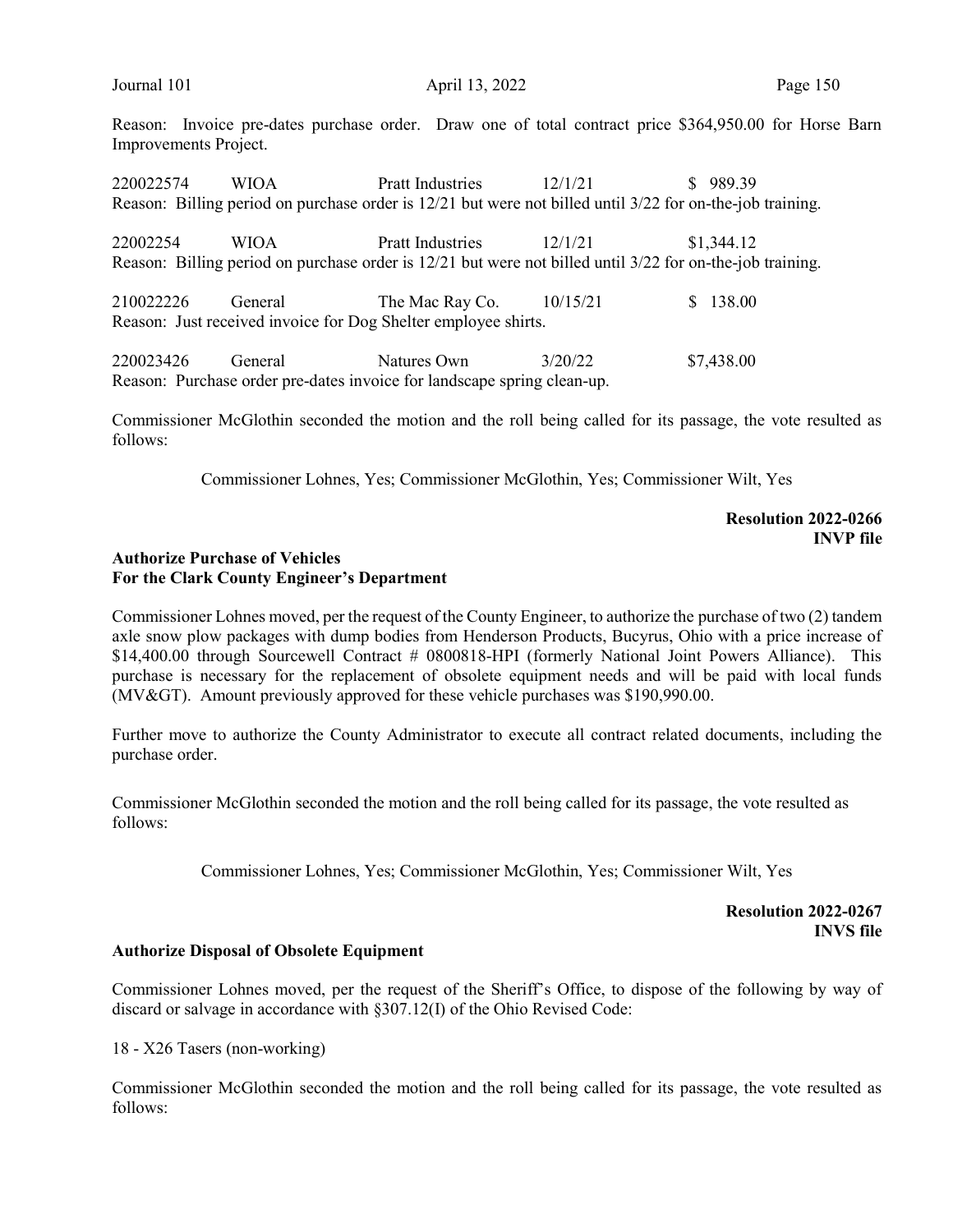Commissioner Lohnes, Yes; Commissioner McGlothin, Yes; Commissioner Wilt, Yes

## Resolution 2022-0268 INVS file

### Authorize Disposal of Obsolete Equipment

Commissioner Lohnes moved, per the request of the Sheriff's Office, to dispose of the following through on-line auction for 15 calendar days in accordance with Resolution 2022-0009 §307.12(E) of the Ohio Revised Code:

36 - X26 Tasers with holsters

63 - Miscellaneous Holsters to various firearms

Commissioner McGlothin seconded the motion and the roll being called for its passage, the vote resulted as follows:

Commissioner Lohnes, Yes; Commissioner McGlothin, Yes; Commissioner Wilt, Yes

# Resolution 2022-0269 TRAV file

### Approve Travel/Expense Allowance

Commissioner Lohnes moved, per request of the following Department Director(s) or Elected Official(s), to approve the following travel allowances:

| Dept.                                                                             | <b>Name</b>           | <b>Purpose</b>               | <b>Place</b> | Date           | Cost |             |
|-----------------------------------------------------------------------------------|-----------------------|------------------------------|--------------|----------------|------|-------------|
| Juv. Court                                                                        | Detention Staff       | Court Tech Conf.             | Columbus, OH | 4/12/22        | \$   | 87.00       |
| Juv. Court                                                                        | Court Staff           | Court Tech Conf.             | Columbus, OH | 4/12/22        | \$   | 208.80      |
| <b>DJFS</b>                                                                       | 12 CSEA Staff         | OCDA Conf.                   | Virtual      | $4/25 - 26/22$ |      | \$1,050.00  |
| <b>DJFS</b>                                                                       | 38 Staff              | OJFSDA Conf.                 | Columbus, OH | $5/18 - 19/22$ |      | \$14,234.50 |
| *DJFS                                                                             | S. Lowe               | NCA Leadership Conf. Virtual |              | $6/6 - 8/22$   | S    | 650.00      |
| *This Travel/Expense allowance replaces the same request on resolution 2022-0231. |                       |                              |              |                |      |             |
| **Veterans                                                                        | C. Baker, J. Bolen    | Spring School                | Columbus, OH | $5/2 - 6/22$   |      | \$4,119.00  |
|                                                                                   | D. Hicks, D. Mitchell |                              |              |                |      |             |
|                                                                                   | R. Ward               |                              |              |                |      |             |
| **Request permission to use credit card on travel related expenses.               |                       |                              |              |                |      |             |
| <b>CCJC</b>                                                                       | Detention Staff       | OJDSA Conf.                  | Sandusky, OH | $4/6 - 4/8/22$ | \$   | 562.97      |
| <b>CCJC</b>                                                                       | Detention Staff       | OJDDA Conf.                  | Dublin, OH   | $5/4 - 5/5/22$ | S    | 408.00      |
| <b>CCJC</b>                                                                       | Admin. Staff          | OAM Conf.                    | Sandusky, OH | $5/3 - 5/6/22$ | \$   | 863.99      |
| <b>CCJC</b>                                                                       | DIY Div. Staff        | <b>OPJOA</b> Training        | Wooster, OH  | $8/2 - 4/22$   | \$   | 758.80      |
| <b>BOCC</b>                                                                       | M. Burr               | Construction                 | Virtual      | 5/12/22        | \$   | 179.00      |
|                                                                                   |                       | Procurement for              |              |                |      |             |
|                                                                                   |                       | <b>Public Entities</b>       |              |                |      |             |

Further move reimbursements shall comply with all requirements of the Travel Policy as adopted in the Personnel Manual.

Commissioner McGlothin seconded the motion and the roll being called for its passage, the vote resulted as follows: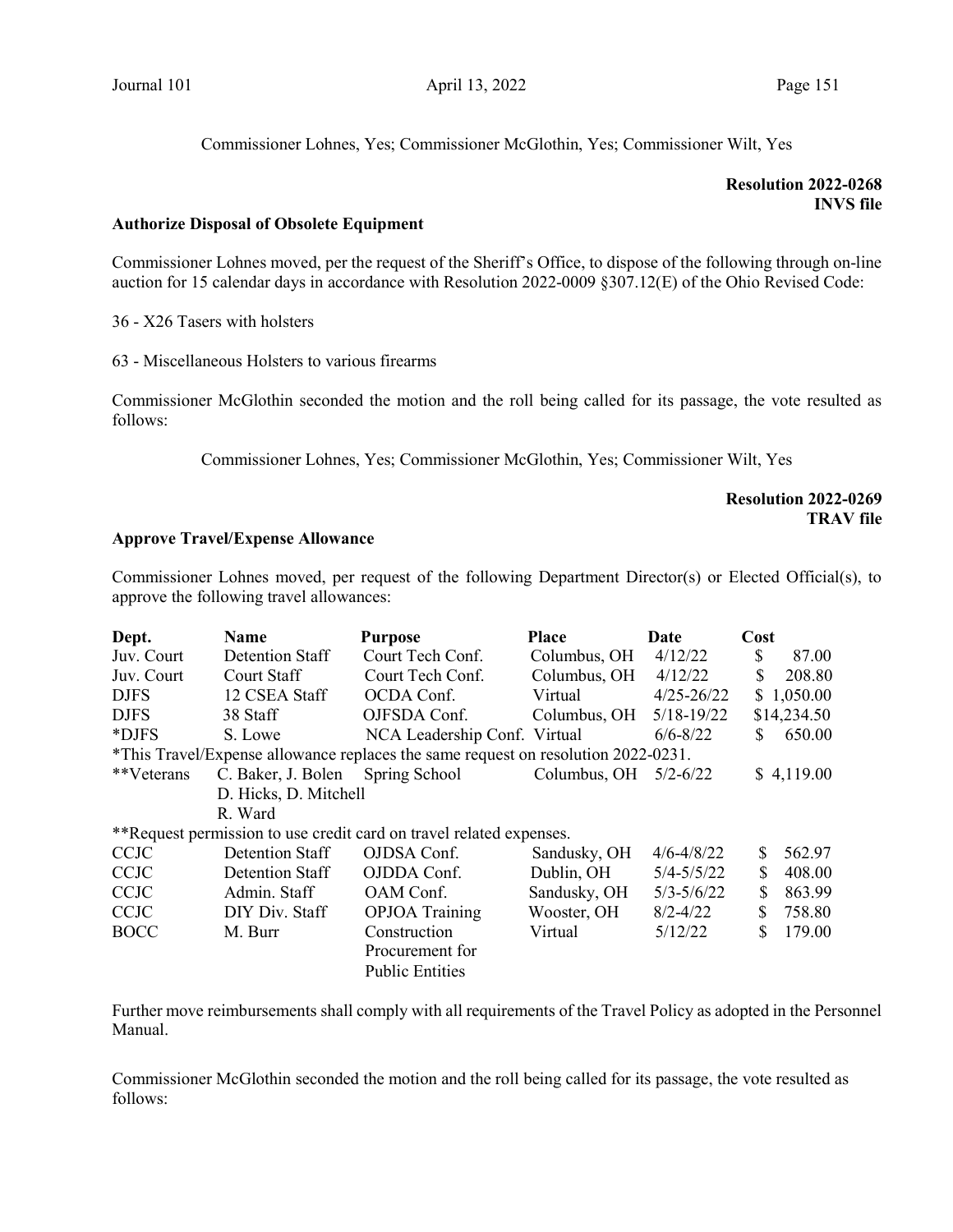Commissioner Lohnes, Yes; Commissioner McGlothin, Yes; Commissioner Wilt, Yes

# Resolution 2022-0270 CDDO file

#### Satisfaction of Mortgage

Commissioner Lohnes moved, per the request of the Community and Economic Development Director, to release the mortgage bearing the date of May 15, 2012, given by the Board of Clark County Commissioners, and recorded in Volume 1930, Page 2630-2632, of the Official Records of Clark County, on the property located at 8425 Battin-Howell Road, South Charleston, Ohio 45368.

| <b>Borrower:</b>  | Ardith Gail Fairchild                                                          |  |
|-------------------|--------------------------------------------------------------------------------|--|
| Lender:           | The Board of Clark County Commissioners                                        |  |
| In the amount of: | \$30.472.50                                                                    |  |
| <b>Address:</b>   | 8425 Battin-Howell Road, South Charleston, OH 45368                            |  |
| <b>Purpose:</b>   | The requirements of the Community Housing Improvement Program have been met to |  |
|                   | satisfy the mortgage release.                                                  |  |

Further move to authorize the County Administrator to execute all related documents to the mortgage release.

Commissioner McGlothin seconded the motion and the roll being called for its passage, the vote resulted as follows:

Commissioner Lohnes, Yes; Commissioner McGlothin, Yes; Commissioner Wilt, Yes

### Resolution 2022-0271 ARPA file

# Authorize Allocation of American Rescue Plan Act (ARPA) Funds to Cover the Purchase and Shipping Cost of a Lenco Bearcat G1 Vehicle for the Clark County Sheriff's Office

Commissioner Lohnes moved, per request of the County Administrator, to approve the following reimbursement:

WHEREAS, Clark County has received direct payments from the United States (US) Treasury under the Coronavirus State and Local Fiscal Recovery Funds authorized by the American Rescue Plan Act (ARPA); and,

WHEREAS, Clark County will use the funding in accordance with ARPA and guidance from the US Treasury; and,

WHEREAS, the Department of Treasury issued the Final Rule, effective April 1, 2022, to provide guidance on permissible uses; and,

WHEREAS, investments in equipment and technology to allow law enforcement to more effectively respond to an increase in gun violence resulting from the pandemic is a permissible use of the ARPA funds; and,

WHEREAS, the purchase a Lenco Bearcat G1 through GovDeals.com for \$100,125.00, and the vehicle's shipping cost of \$4,350.00 through Nationwide Transport Services, LLC, will be covered by the allocated funds as requested by the Clark County Sheriff's Office.

NOW, THEREFORE, BE IT RESOLVED by the Board of County Commissioners, that: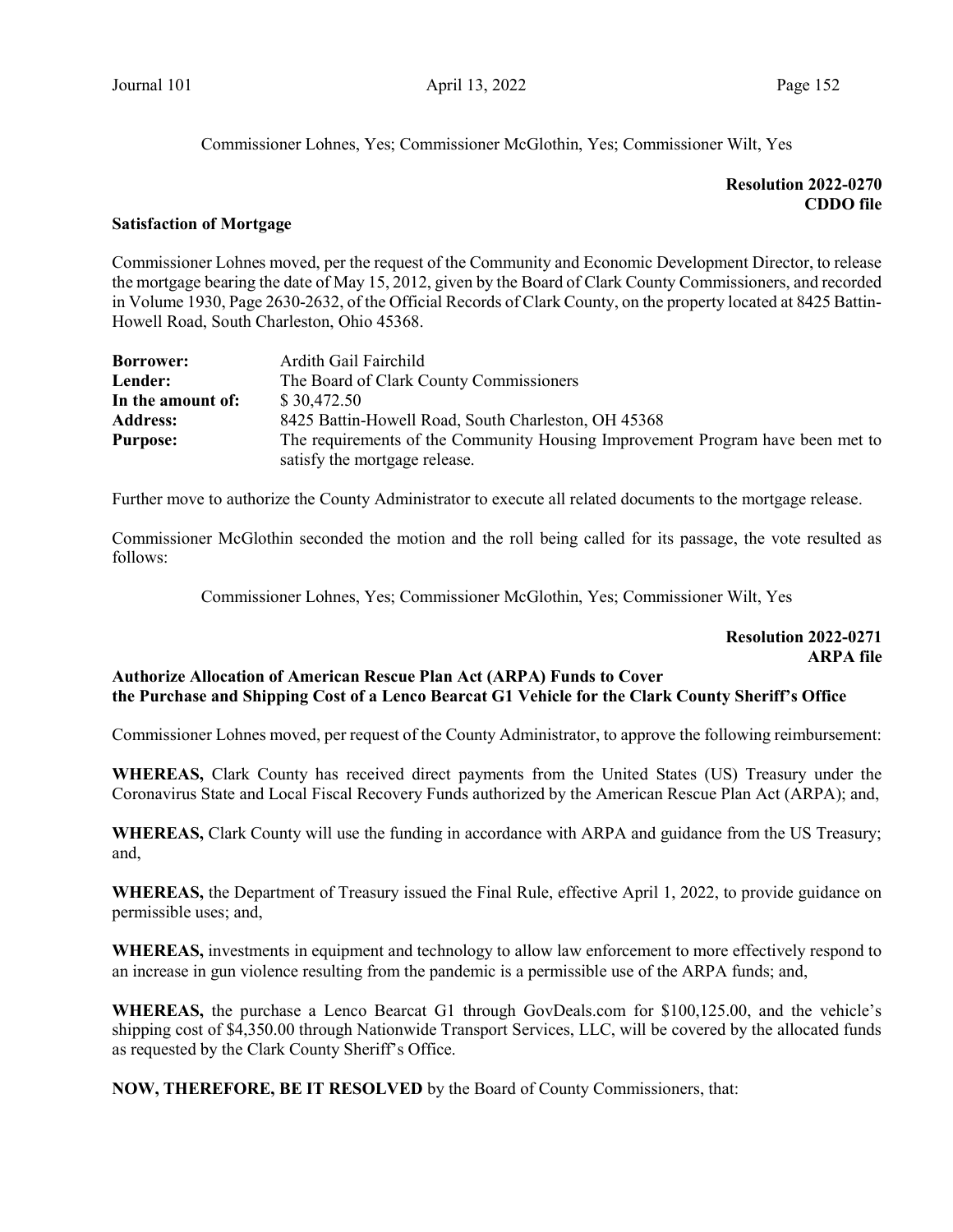The Board of County Commissioners approves the use of ARPA funds for the purchase and delivery of a Lenco Bearcat G1 for the Clark County Sheriff's Office in the amount of \$104,475.00.

Commissioner McGlothin seconded the motion and the roll being called for its passage, the vote resulted as follows:

Commissioner Lohnes, Yes; Commissioner McGlothin, Yes; Commissioner Wilt, Yes

### Resolution 2022-0272 FINS file

#### Approve Supplemental Appropriation(s)

Commissioner Lohnes moved, upon the recommendation of the County Administrator, to authorize the following supplemental appropriation(s) from unappropriated funds:

| Fund:                                                                          | Department: | Account:   | <b>Amount:</b> |
|--------------------------------------------------------------------------------|-------------|------------|----------------|
| ARPA Fund (1210)                                                               | Comm. Dev.  | Other Exp. | \$100,125.00   |
| Reason: To cover the purchase of Sheriff's Office vehicle, Lenco Bearcat.      |             |            |                |
| $ARPA$ Fund $(1210)$                                                           | Comm. Dev.  | Other Exp. | \$4,350.00     |
| Reason: To cover the cost of shipping Sheriff's Office vehicle, Lenco Bearcat. |             |            |                |

Commissioner McGlothin seconded the motion and the roll being called for its passage, the vote resulted as follows:

Commissioner Lohnes, Yes; Commissioner McGlothin, Yes; Commissioner Wilt, Yes

Resolution 2022-0273 INVP file

### Authorize Purchase of Vehicle(s) for the Clark County Sheriff's Office

Commissioner Lohnes moved, per the request of the Clark County Sheriff's Office, to authorize the purchase of a 2003 Lenco Bearcat G1 for a cost of \$100,125.00 to be paid from the American Rescue Plan Act (ARPA) Fund along with the cost of shipping the vehicle, which is \$4,350.00 for a total of \$104,475.00. This purchase is necessary due to the response safety of the Clark County Special Operations Team and replacement of existing 1994 Brinks Truck.

Further move to authorize the County Administrator to execute the contract and related documents, including the purchase order.

Commissioner McGlothin seconded the motion and the roll being called for its passage, the vote resulted as follows:

Commissioner Lohnes, Yes; Commissioner McGlothin, Yes; Commissioner Wilt, Yes

Resolution 2022-0274 ZBTH file

10:00 a.m. Public Hearing for Rezoning Case Z-2022-02 filed by Richard Deering in Bethel Township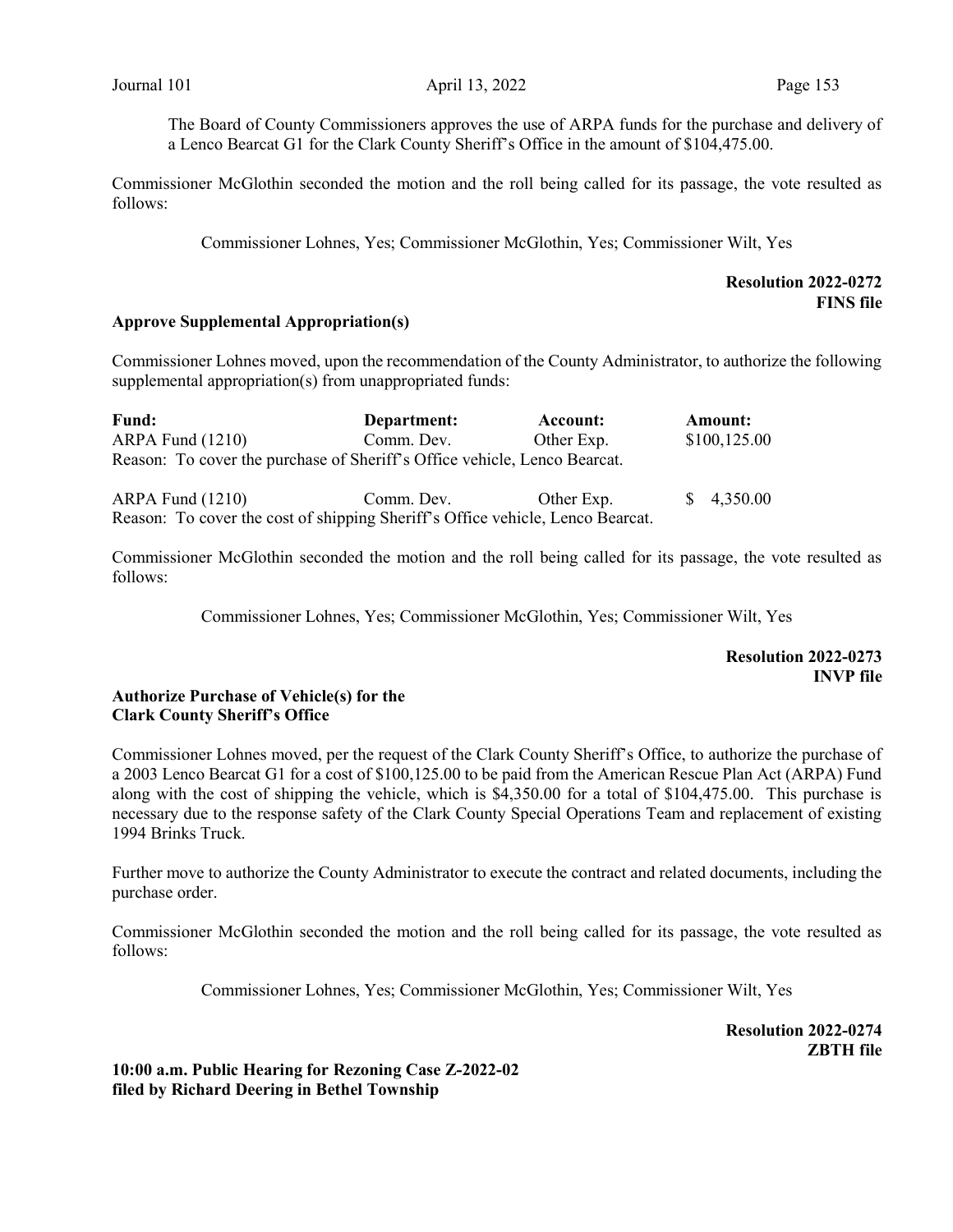This is the date and time set by the Board of County Commissioners, Clark County, Ohio, to hold a public hearing on the proposed rezoning case Z-2022-02 in Bethel Township being 2 acres west of 6001 Lower Valley Pike, Parcel #010-06-00032-000-076, to rezone property from B-3 (General Business District) to B-4 (Heavy Business District), for a larger rental storage warehouse.

Public Hearing opened by the Commission President at 10:02 a.m.

Staff Report: Mr. Neimayer gave the staff report. See attached. The applicant planned to set up a rental storage warehouse. The property does not have an address currently. Mr. Neimayer shared the plot plan of the proposed development. It is a self-storage facility for small contractors. It is a step to get small contractors up and running. The lower part of the property is for retention and onsite utilities should that be needed. That area is reserved for that purpose. Lower Valley Pike is a secondary arterial. The Comprehensive Plan identified the area as industrial type use. This rezoning will be the B-4'S' use designation.

Commissioner McGlothin asked if the applicant had other successful units in the county. Mr. Deering replied there is one in New Carlisle and one in Troy. As part of the rental customers get a free forklift and conference room access.

Audience Comments: Unidentified audience member, owns 6001 Lower Valley Pike, was concerned about the map showing this property encroaching on his. He wanted a survey to find the pins. Mr. Deering said he will have the property surveyed. Mr. Neimayer explained the lines on the map shown are approximate.

The Public Hearing was closed by the Commission President at 10:08 a.m.

Commissioner Lohnes moved to approve rezoning case Z-2022-02 as presented.

Commissioner McGlothin seconded the motion and the roll being called for its passage, the vote resulted as follows:

Commissioner Lohnes, Yes; Commissioner McGlothin, Yes; Commissioner Wilt, Yes

Resolution 2022-0275 ZHRM file

## 10:00 a.m. Public Hearing for Rezoning Case Z-2022-03 filed by James H. Lagos, ESQ in Harmony Township

This is the date and time set by the Board of County Commissioners, Clark County, Ohio, to hold a public hearing on the proposed rezoning case Z-2022-03 in Harmony Township being 3.13 combined acres located at 8518 and 8542 E. National Road, to rezone property from B-3 and R-1 (General Business District and Rural Residence District) to PD-M (Planned District – Mixed Use), for use as residential and retail.

Public Hearing opened by the Commission President at 10:09 a.m.

Staff Report: Mr. Neimayer gave the staff report. See attached. This property has history of residential and nonresidential uses. The property to the right is the R-1 district. The plot plan showed a portion of the main building will be for retail use of the property. The rest will be residential. The Comprehensive Land Use Plan identifies the property as suburban living. Buena Vista is a collector road. Staff recommended the rezoning be approved as presented with the following conditions:

1) Preliminary Plan approval only with the uses as identified in the application's narrative.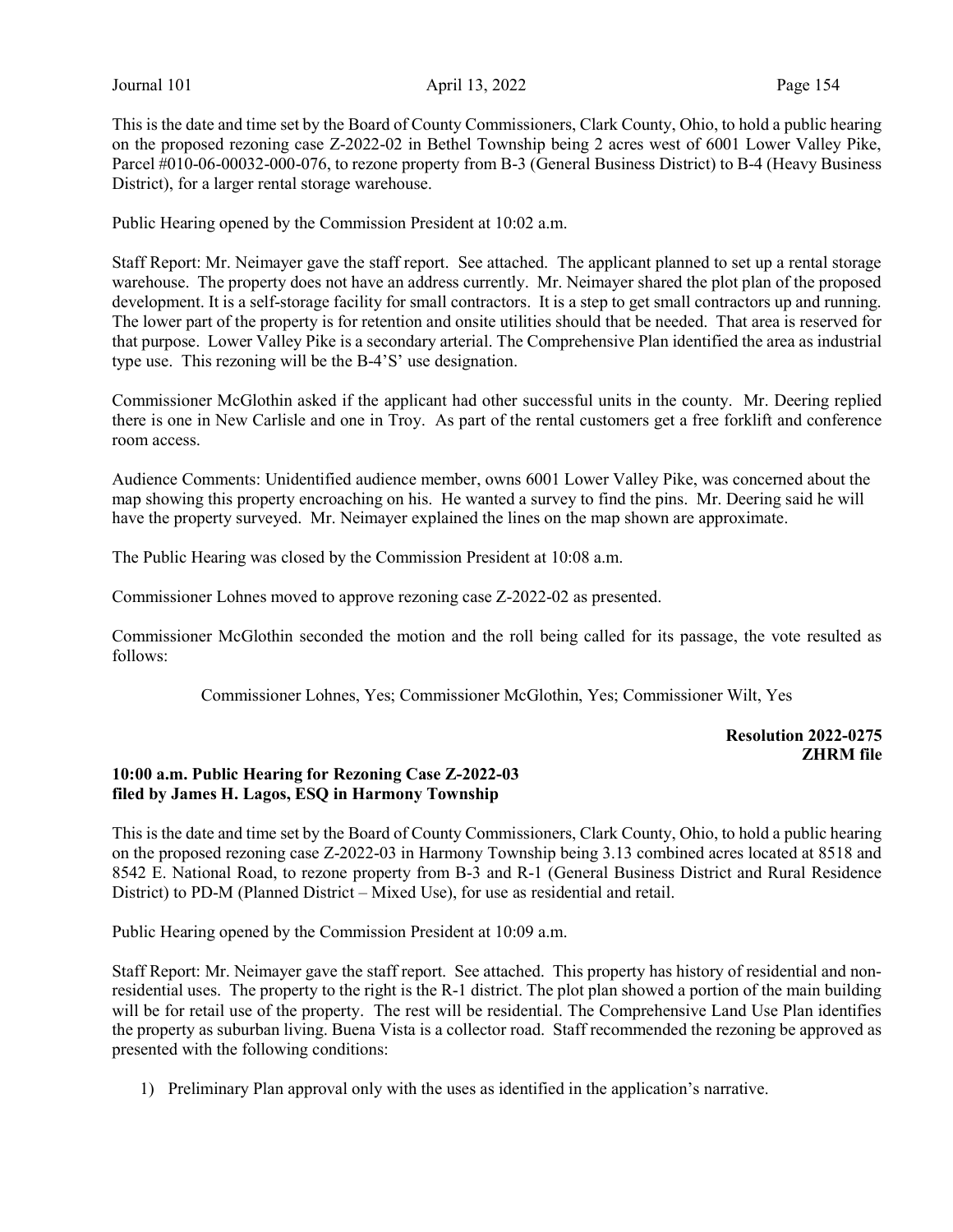- 2) Subject to comments from the County Engineer's Office and ODOT with regards to access and stormwater management.
- 3) Final Plan approval shall be with the Zoning Inspector after receiving sign-off from the County Engineer's Office and ODOT. At the Zoning Inspector's discretion, approval of the Final Plan shall go before the County Planning Commission.

Planning Commission met on March 2 and recommended approval with the conditions.

Rural Zoning Commission met on March 10 and recommended approval with an additional condition:

- 1) Preliminary Plan approval only with the uses as identified in the application's narrative.
- 2) Subject to comments from the County Engineer's Office and ODOT with regards to access and stormwater management.
- 3) Final Plan approval shall be with the Zoning Inspector after receiving sign-off from the County Engineer's Office and ODOT. At the Zoning Inspector's discretion, approval of the Final Plan shall go before the County Planning Commission.
- 4) Inclusive of uses permitted in the B-3 and R-1 Districts.

Audience Comments: Unidentified audience member asked what the difference was between what it is now and what is proposed. Mr. Neimayer said they have residential and non-residential use on the same property. It is zoned business but residential is how it's being used. Audience member asked what type of business.

Mr. Lagos, representing Denna Johnson, explained Ms. Johnson has lived on the property and had the same use for 59 years. She wants to sell the property but it needs rezoned due to the non-conforming use. The new owners could continue the same use on the property as is; however, if the property burnt down the business zoning would prevail. Rezoning to reflect the current situation helps the property sell.

Mr. Miller, 8590 East National Road, South Vienna, asked what types of businesses could locate there. He was worried about his property value.

Mr. Neimayer responded any type of commercial business. There are some uses that are conditional that would require the Board of Zoning Appeals review and approval. Mr. Miller asked if a Family Dollar could locate there. Mr. Neimayer replied yes. He explained stormwater is under the County Engineer's Office. They would have to review that. If there is a use the property owners have to obtain a zoning certificate.

Commissioner Lohnes understood his concerns about a bigger retail facility but noted there is no public water or sewer.

Commissioner Wilt noted it would be subject to the annexation process and there is not a CEDA agreement because it is in Harmony Township.

Mr. Lagos said the person buying the property notes it's a historic building. They wouldn't want to tear it down.

The Public Hearing was closed by the Commission President at 10:20 a.m.

Commissioner Lohnes moved to approve rezoning case Z-2022-03 as presented.

Commissioner McGlothin seconded the motion and the roll being called for its passage, the vote resulted as follows:

Commissioner Lohnes, Yes; Commissioner McGlothin, Yes; Commissioner Wilt, Yes